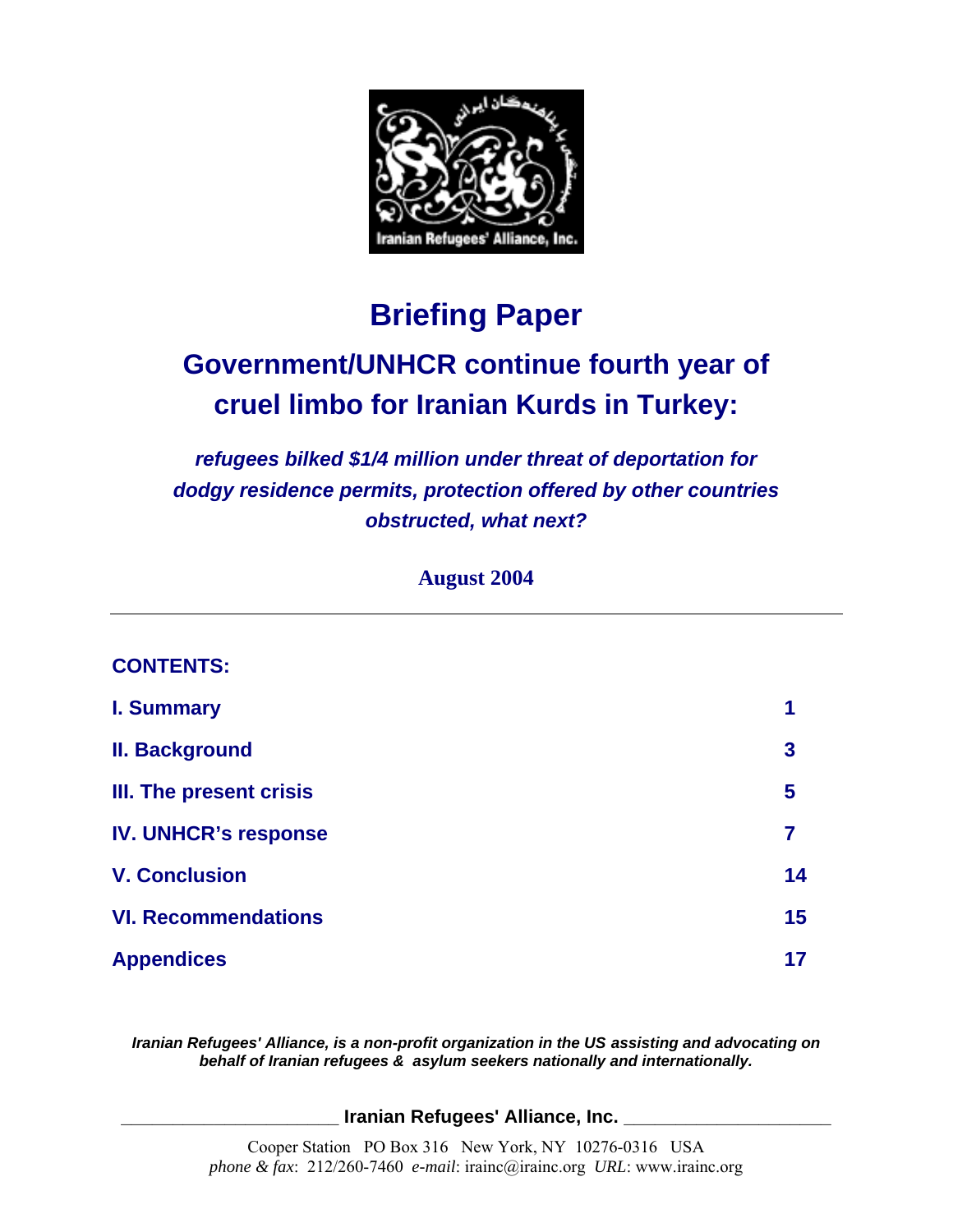# **Briefing Paper**

# **Government/UNHCR continue fourth year of cruel limbo for Iranian Kurds in Turkey:**

### *refugees bilked \$1/4 million under threat of deportation for dodgy residence permits, protection offered by other countries obstructed, what next?*

*July 16, 2004, urgent telephone call from Canada to Iranian Refugees' Alliance re: help my relatives in Turkey get on their flight to Canada* 

*I am calling about my brother Ahmad in Turkey. He is there with his wife and two children ages thirteen and seven. They are from the group previously residing in Iraq. They have been living a very hard life in Turkey for twenty–eight long months now.* 

*Canada has issued them a refugee visa and arranged plane tickets for them for the end of this month. They need an exit permit to leave Turkey but the local police have told them that they won't issue it because Ministry of Interior and UNHCR have banned resettlement for Iranian refugees in Turkey who have previously been in Iraq. I called the police myself and explained to them that their visas have nothing to do with UNHCR. We have arranged it through a private sponsor and the Canadian Immigration office. The police said "it makes no difference, but we will write a letter to the Ministry".* 

*I was in N. Iraq myself and fled to Turkey in 1995. I was resettled in Canada by UNHCR five years ago. So, I am still new in Canada. But I have done everything I could to help Ahmad to survive in Turkey and to end his misery there. Two months ago Ahmad said they had to pay \$1000 for their residence permit or they would get deported. That was an unspeakable amount for me. It took a long time to finally collect it, but I did. He paid it to the Turkish government and he now has a legal permit to stay, but now they say he still can't leave Turkey.* 

#### I. Summary

Iranian Refugees' Alliance is gravely concerned for the safety and well-being of over a thousand Iranian Kurdish refugees who have been facing serious threats of deportation since early July 2004. Refugees are being threatened with deportation because they are indigent and cannot pay exorbitant fees imposed for their residence permits. The government has finally agreed to

provide these permits after three years of refusing them the usual "asylum-seeker" status provided in the Turkish 1994 Asylum Regulations. The dodgy permits expressly preclude them from the fundamental protection against *refoulement* [forced return of a person to a country where he or she faces persecution], from all forms of humanitarian assistance, and even from permission to exit the country for onward resettlement to third countries.

Imposition of exorbitant fees on non-European refugees is not a new development in Turkey.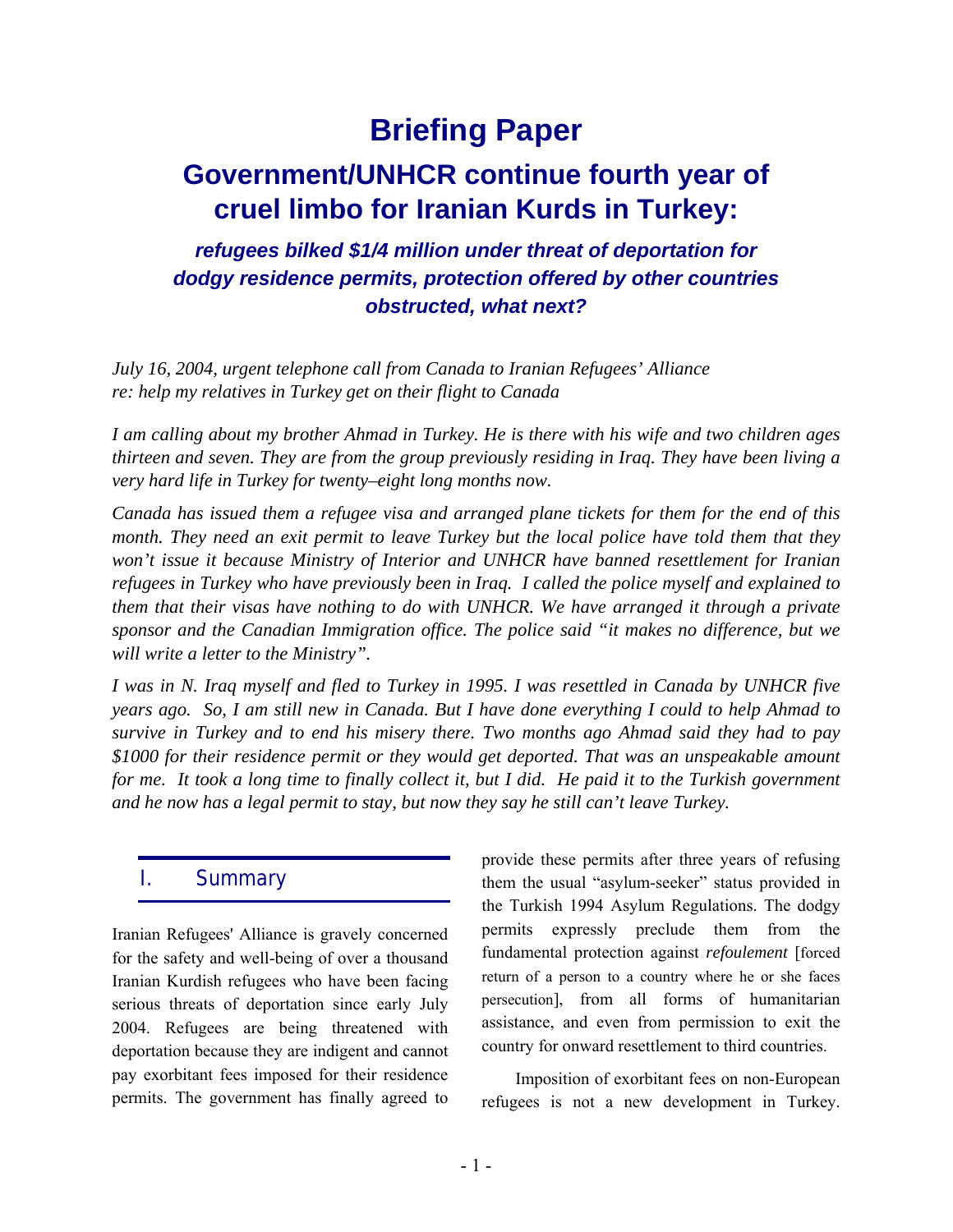Since its inception around 1997, refugees and their advocates have continually protested these unwarranted fees. The issue has become critical for this group because they have been subjected to a prolonged lack of support compounded by a serious threat of *refoulement*.

Stories like that of Ahmad, a refugee who has a dedicated relative overseas to support him against all odds and also find him a way out of this cruel limbo, are not common. Most refugees do not have relatives or friends overseas and even if they do, being newly resettled refugees themselves, they are not in a position to sustain another family for prolonged periods, if at all. Resettlement through private sponsorship programs, like the one in Canada, is also rare and difficult to arrange. Until April 2004, refugees like Ahmad did not even have permission to once travel outside of Van.

In fact, the only praise Ahmad and his relative have in this rescue ordeal is for Canada. In view of Ahmad's prolonged entrapment in Van for almost two years, Canadian Immigration officers in Ankara agreed to arrange, on short notice. Ahmad's interview and medical examination as soon as the family was permitted to relocate from Van. Their visas and tickets were also issued in an amazing short period of two months. Little did they know, that Ahmad and his family were doomed to suffer unnecessarily in this indeterminate state how many more months or years, and, even worse, that at the end of this long ordeal, they may even be forcibly sent back to Iraq.

The Iranians who have been subject to this cruel limbo constitute at least 32% of the Iranian refugee and asylum seeker population in Turkey and about 27% of the total persons of concern to the Office of the United High Commissioner for Refugees (UNHCR), the international agency mandated to protect refugees there. Of critical concern are therefore, the actions, inactions, and rationalizations of UNHCR. Not only has the agency effectively induced this crisis by peremptorily refusing to resettle the refugees in third countries, it has also piloted the government to declare an official ban on resettlement. UNHCR also justifies the refugees' indefinite cruel limbo with unacceptable rationalizations, such as the invention of a perverse "equitable" resettlement.

With only six months remaining before the European Union (EU) is due to decide whether to proceed to the next stage of Turkey's EU candidacy, the Turkish government's progress in fulfilling the required human rights criteria is under close scrutiny. However, in the last three years, Turkey has not only failed to make any concrete progress in any area of its asylum system, in regard to this third of its non-European refugee population, it has clearly backpedaled to conditions far worse than a decade ago, when Turkey lacked national asylum regulations altogether.

While UNHCR tries to present itself as an unwilling hostage to the Turkish government's policies towards these refugees, in reality it is the refugee agency itself that is the barrier to a safe, humane and lasting solution for refugees. In the past, whenever UNHCR has decided to put refugees' interests first, it has shown that it could both move them swiftly out of harm's way and also easily obtain the government's consent. In this case too, the solution is simple: refugees should be resettled in third countries without any further procrastination.

This briefing is based on firsthand interviews with refugees. It updates an earlier 50-page report published in April 2003, entitled Off the radar screen: UNHCR/Government neglect imperils thousands of Iranian Kurdish refugees in Turkey and Northern Iraq, <http://www.irainc.org/ text/pub/Nireoprt2.pdf>, which documented the plight of this group and another four thousand refugees still trapped in Northern Iraq. We have withheld the names of the interviewees for their safety.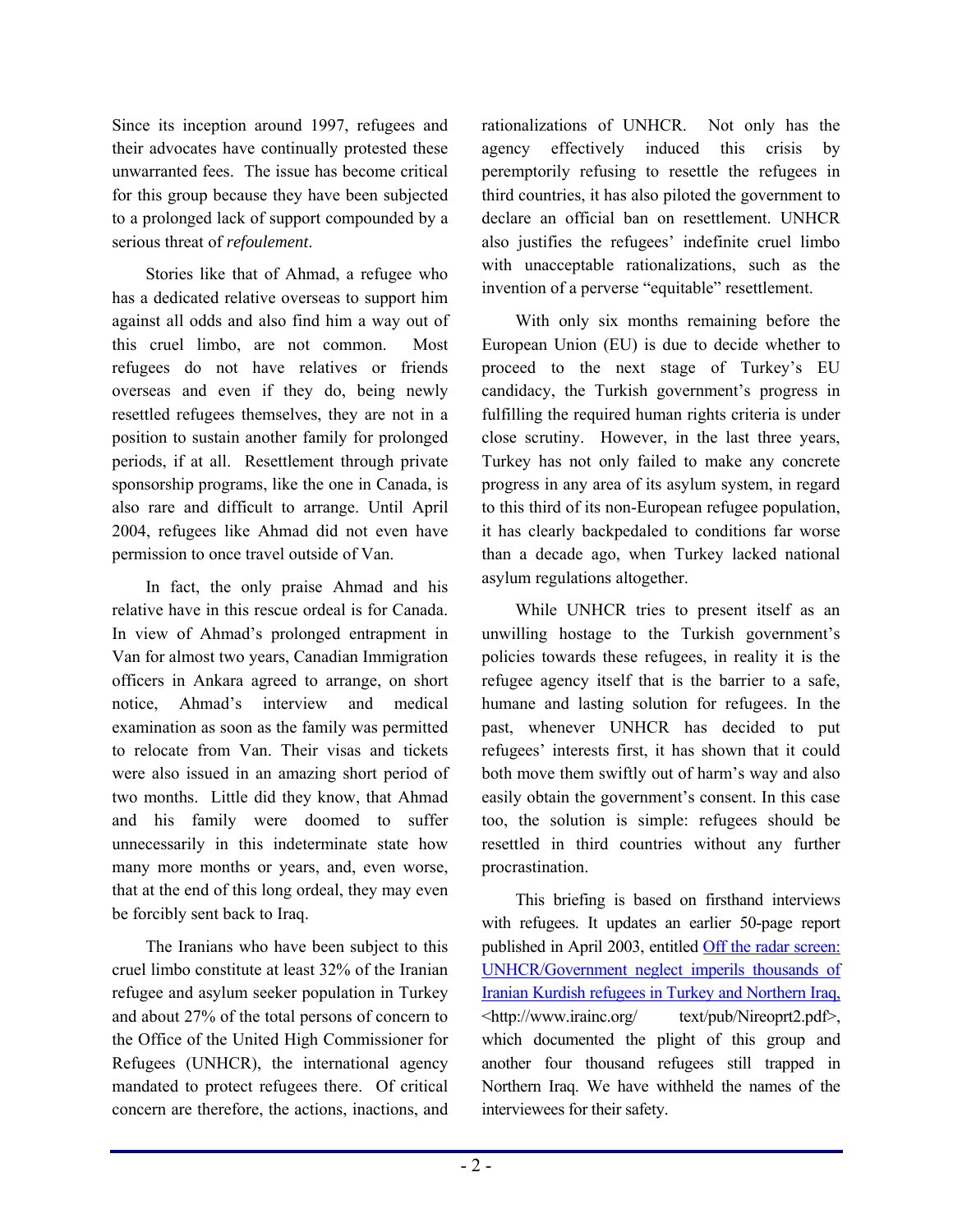#### II. Background

The over thousand Iranian Kurds who are being targeted have all previously resided in Iraq, most of them for many years. They are all recognized as political refugees by the UNHCR. When they came to Turkey in 2001-2002, most were already destitute due to years of living as refugees. They fled Iraq because they were under security threats there and resettlement, UNHCR's principal instrument of protection for Iranians in this unstable and dangerous region, had long since come to a stand-still.<sup>1</sup>

Since their arrival in Turkey, they have not been properly assisted and protected by the government nor by the UNHCR. Moreover both organs have subjected them to collective punishment measures. Implementing a peremptory "irregular mover" policy,<sup>2</sup> UNHCR, the agency mandated to protect and treat refugees humanely, has denied the group all possible protection and assistance for some or all of their stay. This includes refusal to register them, provide them with financial and medical support, resettle them in third countries, and even intervene on their behalf when they have been *refouled* to Iran by the Turkish police, the gravest possible breach of international refugee  $law<sup>3</sup>$ 

Except for two windows in 1995-1996 and 2000, UNHCR has been implementing its "irregular mover" policy in Turkey since 1992.

 $\overline{a}$ 

During this period, the Turkish government has closely shadowed UNHCR policy, denying temporary residence permits to refugees and even systematically deporting them whenever UNHCR has labeled them "irregular movers" and refused them resettlement assistance. The Turkish government has, however, granted refugees temporary stay whenever UNHCR has agreed to resettle them.

As a result, in the last three years, these refugees have been regarded as "illegal immigrants" and threatened with *refoulement* every day.4

Before the March 2003 US-UK war began in Iraq, UNHCR was issuing formal "irregular mover" decisions to these refugees and endorsing their deportation to Iraq. But since then UNHCR has ceased this and since the overthrow of Saddam's regime in Iraq, it has officially recommended that all states, including Turkey, maintain a ban on the forced return of any person to Iraq.

But then, on August 30, 2003, Turkish police in Van randomly arrested nineteen of the refugees and *refouled* them to Iran in a matter of hours.<sup>5</sup> In November 2003, fifty-three more of the refugees were detained for a week by the police in Van and threatened with deportation.<sup>6</sup>

As reported, the same month, UNHCR and the government finally began "consultations" to find a "solution" for the refugees. The exact details of these talks are still kept under wraps. But in December 2003, UNHCR finally granted all more than thousand members of this refugee group refugees formal

<sup>&</sup>lt;sup>1</sup> For details see "Off the radar screen."

<sup>2 &</sup>quot;Irregular mover" is a term defined by the Executive Committee of UNHCR to refer to persons "who have found protection in a particular country" but nevertheless "move in an irregular manner" to other countries to "seek asylum or permanent resettlement". But, in practice, UNHCR has been applying the term to whoever moves from its first country of asylum to another regardless of whether or not they have found protection in that country.

<sup>3</sup> For details see "Off the radar screen."

 $\overline{a}$ <sup>4</sup> For details see "Off the radar screen."

<sup>5</sup> see September 4, 2003, *Twenty Iranian Kurds deported to Iran by Turkish police return after long ordeal, refugees fear more deportations*, <http://www.irainc.org/text/pub/PR0903.html>; also see pages 11 & 12.

<sup>6</sup> see November 6, 2003, Urgent Appeal, *Fifty-three detained Iranian refugees may face imminent deportation by Turkish authorities*, <http://www.irainc.org/text/pub/UA1103.html>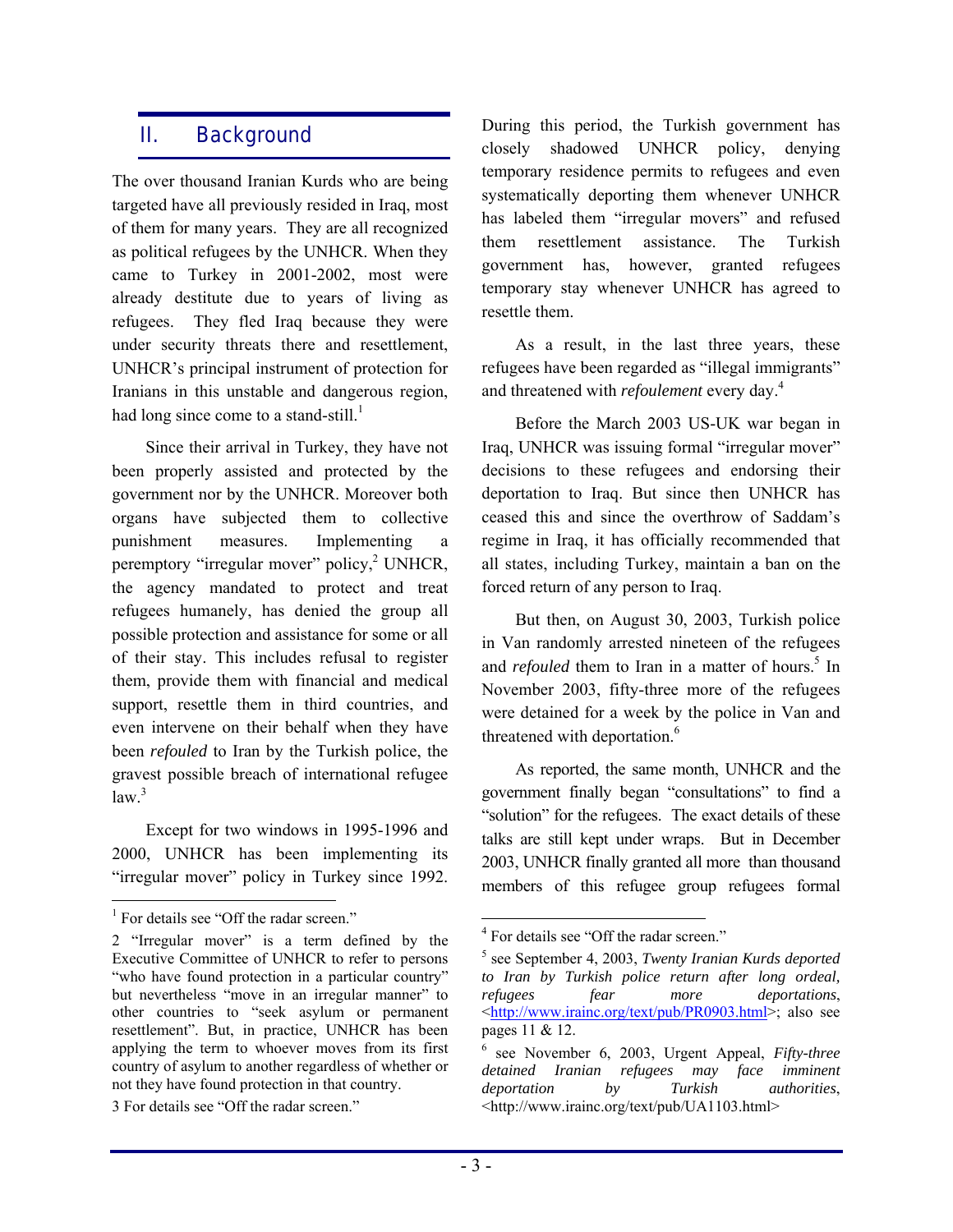refugee status papers. Four months later, in April 2004, the Turkish Ministry of Interior gave refugees permission to relocate to about dozen provincial towns in central Anatolia and to apply for residence permits.

But once refugees approached the local police in their new designated provincial towns, they were confronted with exorbitant fees in order to receive their residence permits. There, they also found out that their status was *''yabanci*'' [foreigner] and not *''siginmaci*'' [asylum-seeker]. Until then, they were unaware that, by not being a "*siginmaci*" they were also excluded from the fundamental protection against *refoulement.*<sup>7</sup>

An April 12, 2004 Ministry of Interior documentation [see Appendix I] communicated by local police to each adult refugee expressly listed what they were NOT entitled to [emphasis added]:

- They shall NOT be considered as alien or refugee whose asylum claim is under consideration.
- They shall NOT be entitled to health benefits, provided to refugees or asylum-seekers.
- The proceedings for their resettlement in a third country shall NOT be carried out.

 $\overline{a}$ 

- They shall be expelled from the country should they engage in unlawful acts.
- They or their family members shall NOT be protected from expulsion whether or not they are registered with UNHCR.
- Legal fees shall be required of them under the Law of Legal Fees No.492, half value shall be taken for those under the age of 18, retroactive fees shall not be taken for the past periods, but according to Law of Valuable Papers No.210, the cost for the permit shall be taken.
- According to the written warnings inside the Residence Permit, any changes in address and marital status and any traveling away from the province shall be notified rapidly to security offices.
- The granting of residence permits in Turkey is the result of our country's good intention towards them. In this context, in the period residing in our country, they shall NOT possess attitudes and commit acts against public order, public health, public morality and national security.
- In case they do not obey the aforementioned, their residence permits shall NOT be extended and shall be revoked even if they have valid time left in them and they shall BE EXPELLED AS ALIENS ILLEGALLY STAYING in our country.

Many of the refugees still do not know the fundamental entitlements that they have been excluded from because they do not know the Turkish language and the document has not been translated to them. Nor has UNHCR explained to them the hazards of this dodgy residence permit, much less the reasons behind it.

<sup>7</sup> under Turkeyís *ByLaw No. 94/6169 on the Procedures and Principles Applicable to Possible Population Movements and to Foreigners Reaching Turkish Borders with the Purpose of Seeking Asylum from Turkey or Requesting Residence Permits with a View to Seeking Asylum from a Third Country, either as Individuals or in Groups*, asylum-seekers [*siginmaci*] are entitled to protection against *refoulement* on the strict condition that they register their claims within ten days of arrival provide valid identity documentation and receive resettlement assistance from UNHCR or directly from resettling countries.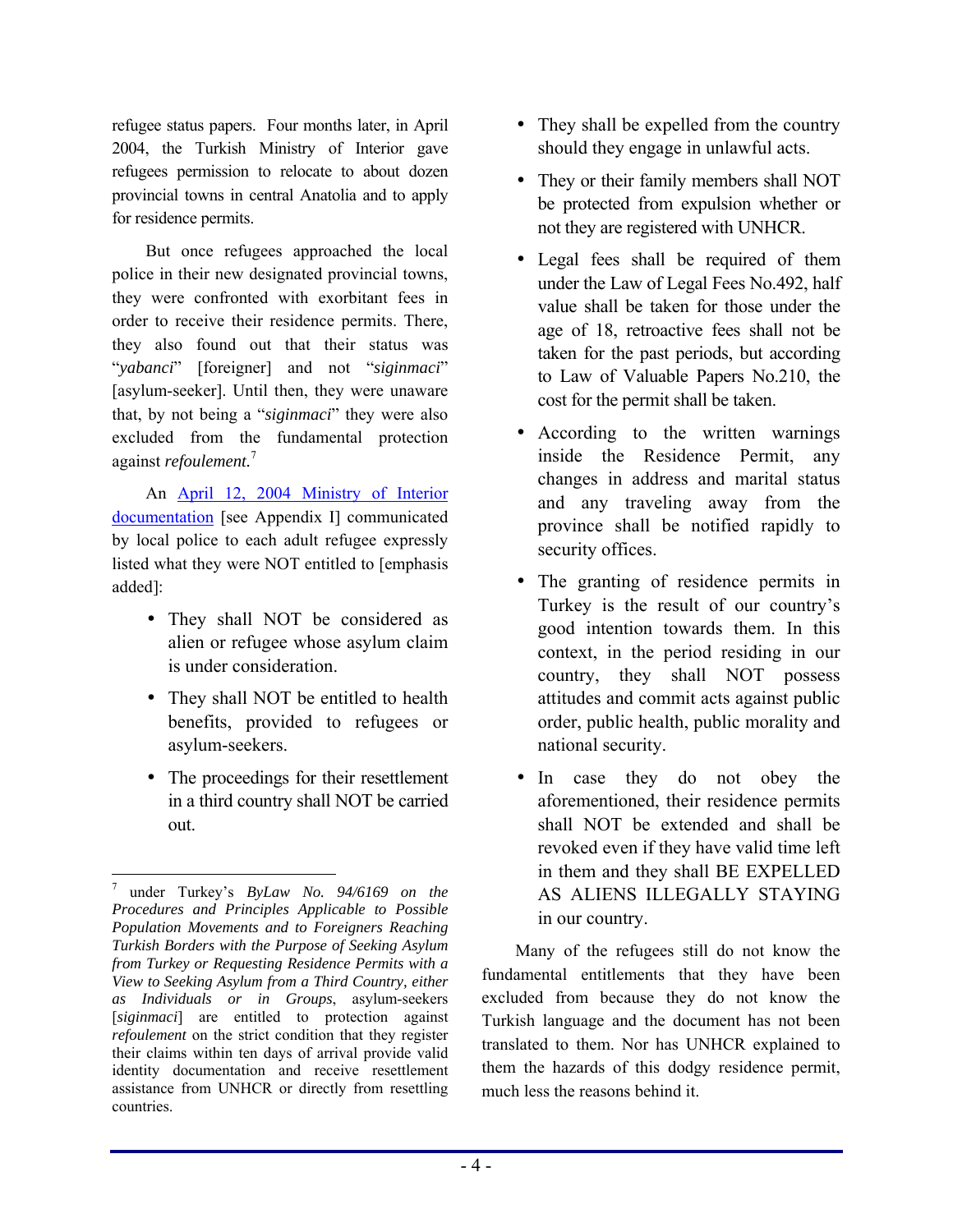### III. The present crisis

Fees are collected for a one-year residence permit valid until March 29, 2005. For unknown reasons, they vary from 360,000,000 TLR (250 USD) to 425,000,000 TLR [300 USD] per adult person. In some towns children below 16 and in others below 18 have been allowed to pay half. This means that on average, a family of four must pay 1,200,000,000 TLR [850 USD].

Imposition of exorbitant fees on non-European asylum seekers is not a new development in Turkey. Since its inception around 1997, asylum-seekers and their advocates have continually protested these unwarranted fees. They are clearly against internationally recognized refugee and human rights standards. But, in the past seven years, while these fees have been increasing, the UNHCR Branch Office in Turkey has refrained from effectively protesting them.

Since 2002 these payments have also become mandatory from when an applicant first lodges an "asylum application" (residencepermit-request) with the Turkish authorities. But from exactly the same time, UNHCR has also been refusing to register new applicants until they have first filed with the Turkish authorities. As a result, many indigent applicants who have arrived in the past two years have been languishing in Turkey for months without being able to file applications with either organ.

Despite the inaction to challenge the fees, UNHCR has, however, played an important positive role in making these payments possible for refugees through its regular financial assistance program. Many have been paying them with their UNHCR monthly stipends.

Also, in recent years, some Iranians have been managing to obtain partial or full fee waivers. Observing the grim living conditions of asylum seekers, local authorities in some towns have been invoking exceptions in the law on behalf of some of the refugees.

For the present group of refugees, however, the Ministry of Interior has so far insisted that they must pay the fees and that no exceptions will be made, although fees for both a "foreigner" and "asylum seeker" residence permit are subject to the same *Harçlar Kanunu* [Law on Fees] No. 492. Nor does the exception provided in the law discriminate based on whether the recipient is considered a "foreigner" or an "asylum seeker":

#### Article 88(d):

*Mali durumlarýnýn bozuk olduðuna, ikamet tezkeresi vermeye yetkili makamlarca kanaat getirilen yoksullar.* 

residence permits are free of charge for poor persons whose financial situation is determined to be bad by the authorities.

From conversations that refugees have had with the police in the last two months, it appears that the government had originally received assurances from UNHCR that this approximately  $$1/4$  million fee would be paid. "UNHCR is not keeping its promises", refugees residing in different towns quote the police.

UNHCR, however, has been extremely tough on refugees so far, insisting that refugees should pay the fees. It has also insisted that it will not pay the money on their behalf, nor even ease the burden of these massive payments by providing refugees meaningful financial assistance.

In 2004, all that refugees from this group have received from UNHCR is just a bus voucher from Van to their new town of residence and half of a normal monthly aid. This means that a single person has received 70,000,000 TLR [48 USD] this year and another 20 USD or so for transportation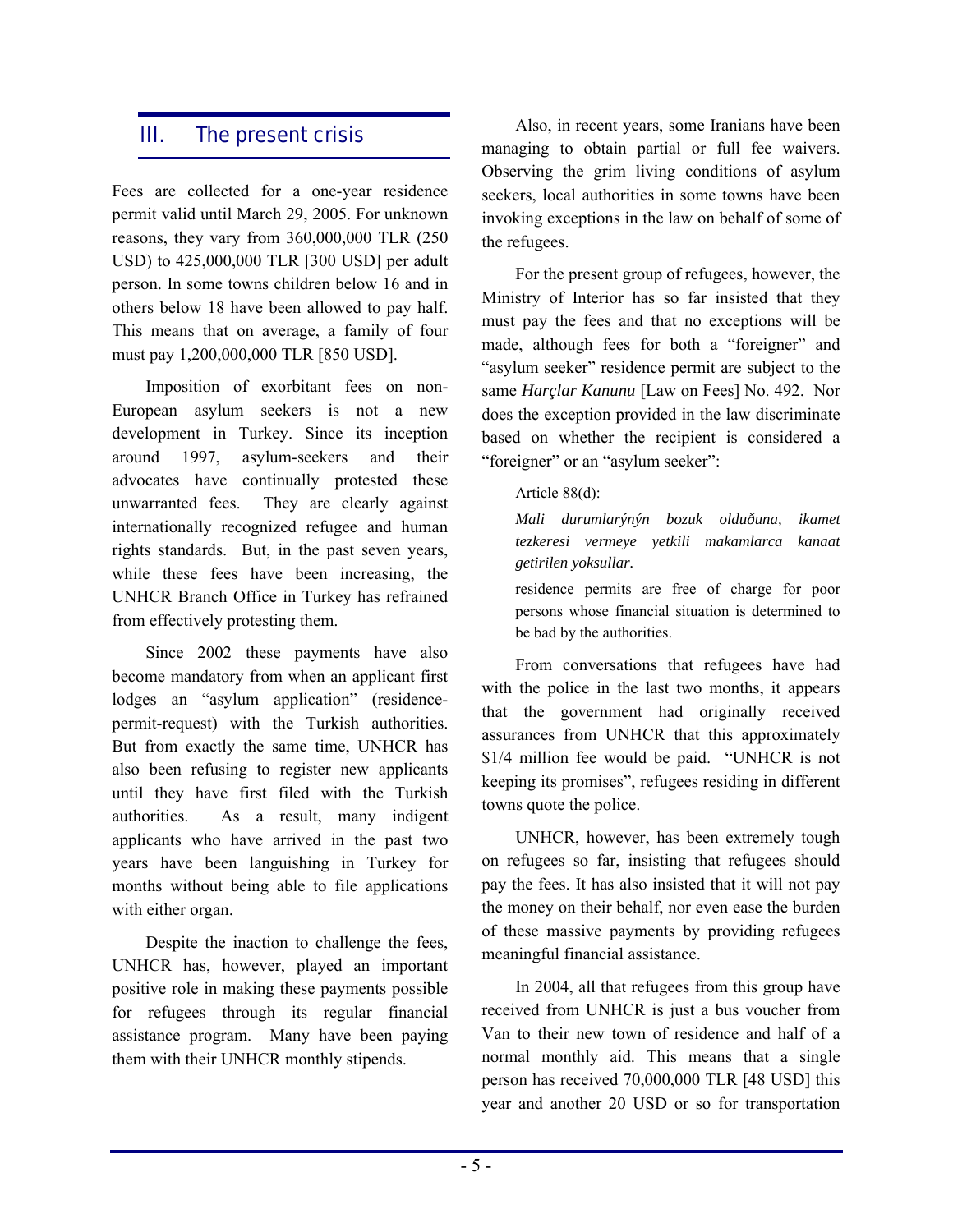and a family of four a mere 152,000,000 TLR [100 USD] and another 50 USD or so for transportation. In the entire 2003 year, much like in 2004, all that the same family has received is 250 USD or, in some cases, 500 USD. There had been no assistance whatsoever for 2001 and 2002, even for the critically ill. Also, UNHCR officers who have recently visited refugees in their provincial towns reportedly have told them: "you may be assisted one more time this year and that is not even certain and we don't know whether it will be half or the full amount of a normal monthly aid."

A refugee in Turkey would normally receive from UNHCR twelve times the amount that these refugees have received in 2003 or 2004. It should also be noted that UNHCR's normal aid, i.e. 183 million TLR for single person and 375 million for a family of four, is already below subsistence level. The minimum wage in Turkey is currently gross 423 million and net 303 million 79 thousand 500 TLR for workers above  $16.8$ 

Iranian Refugees' Alliance which has had a humanitarian assistance program for Iranian refugees and asylum seekers in Turkey since 1993 has provided these refugees only with nominal assistance since their arrival, i.e. 170- 340 USD to a family of four and 80-160 USD to a single person. Persons with serious illnesses have received slightly more.

Nor have refugees been permitted to work legally since their arrival, as their status had been illegal and, in any event, since asylumseekers and refugees in Turkey are prohibited from working legally in Turkey. Consequently, all that a refugee from this group may have earned by resorting to temporary irregular jobs,

 $\overline{a}$ 

generally of the "3D" type: dirty, difficult and dangerous, is an average 3 USD per day.

Since their move from Van to provincial towns, the police have also been telling refugees that they are still prohibited to work. As a result, except for in one town where non-European refugees have traditionally been hired to do garbage-collection, no refugee has been able to sustain a job for more than a few days before being warned by the police or refused pay by the employer.

Refugees were given until June 30, 2004 to pay the requested fees for the residence permits. The crisis escalated after this deadline. On July 8, 2004, all fifty-five of the refugees (23 cases) who are residing in Cankiri, were arrested, forced to sign their arrest warrants and deportation orders, and subsequently detained in the police station. When some of the women were taken to their places of residence to fetch basic material for their children, the police reportedly told inquiring neighbors and standbyers that "they can take all the furnishing left" because "the owners are not coming back".

Given unclear ultimatums to pay or be deported to Iran, refugees were eventually released on the evening of July  $8<sup>th</sup>$ . Based on reports received from other towns, many of the refugees who had not been able to pay by the deadline were told that deportation orders had been issued for them and that the police were waiting for further instructions from the Ministry of Interior.

Panic and fear have heightened since then, as the police have also started checking on refugees in their residences at odd hours of night. In some towns, refugees have been instructed not to leave their residence for days. In other towns, they have been summoned to police stations with their birth certificates, a practice that is generally understood to be part of the preparations for deportation of refugees to Iran from official transit borders.

Recent campaigns led by Iranian government's forces against the forces of the Kurdistan Workers

<sup>8</sup> Turkishnewsline.com, June 22, 2004, *Minimum wage fixing commission to convene on Wednesday*, <www.turkishnewsline.com/haber.php?id=20944>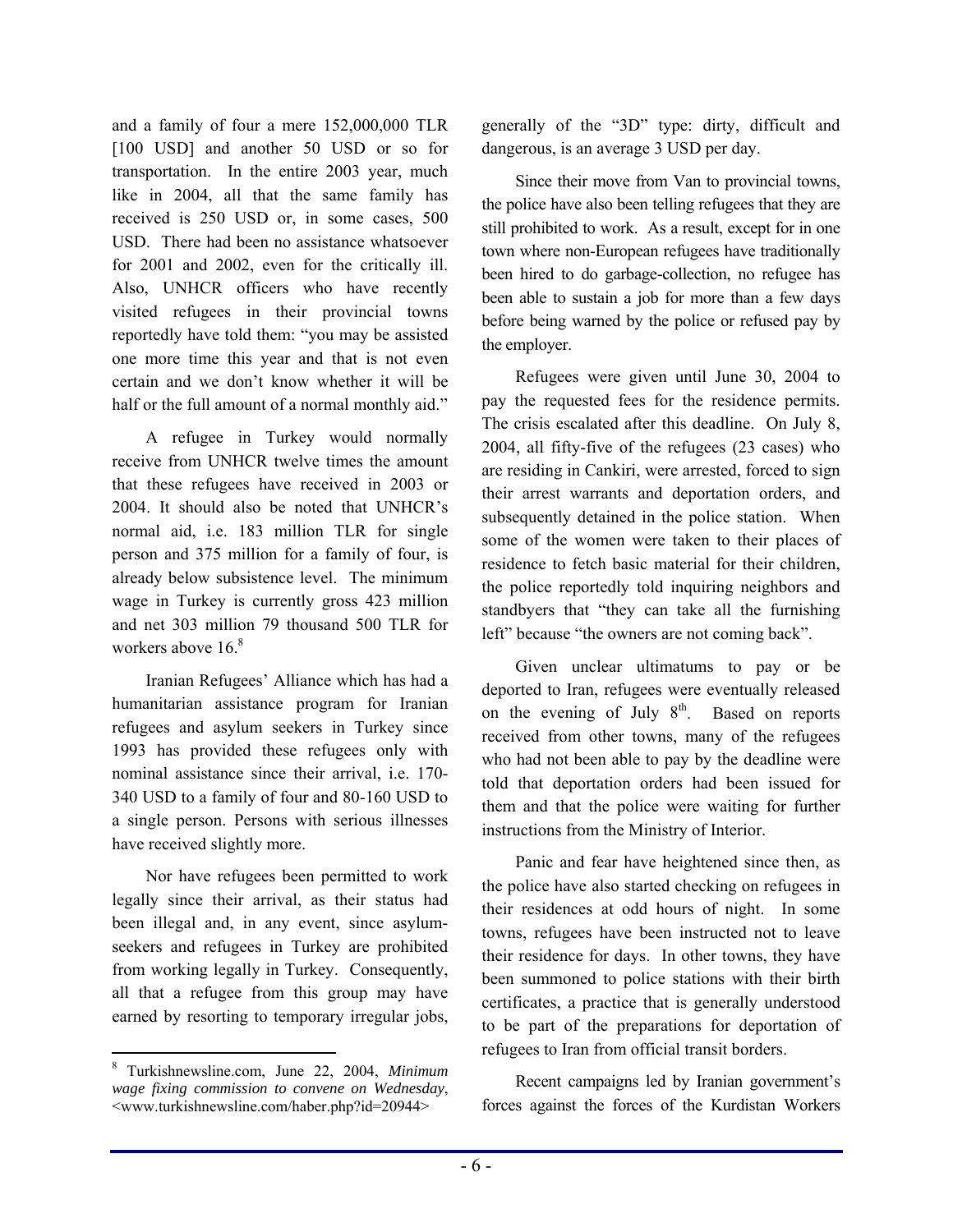Party (PKK) residing near the western borders of Iran have also become cause for fear. As reported, since June 1<sup>,</sup> 2004, when the Party has called off its unilateral ceasefire, fighting has increased in southeastern Turkey. Iranian soldiers have reportedly killed several members of the group so far.<sup>9</sup> According to both Turkish and Iranian press, Turkish authorities have been extremely pleased with the Iranian government's campaign. $10$ 

There have also been an unusually large number of meetings in recent months between Iranian and Turkish officials in both countries. The Iranian ILNA News Agency reported on July 12, 2004, that Iranian security officials were traveling to Ankara to attend the tenth meeting of this High Security Commission and to sign an agreement in this regard.<sup>11</sup> The High Security Commission was established between Turkey and Iran in 1988 to, among other things, ìcoordinate their efforts against and exchange information about terrorism. $i<sup>12</sup>$  In the last week of July 2004, Turkish Prime minister traveled to Iran to sign security protocols among other things. "Turkey and Iran signed a security agreement here Thursday pledging to jointly combat Turkish Kurd rebels and anti-Iranian fighters", said AFP on July 31, 2004.

Thus, Iranian refugees fear that they will be forcibly returned for reciprocacy.

 $\overline{a}$ 

11 ILNA News Agency, July 12, 2004 <22.04.83>, *be manzure hozur dar dahomin doreh comisione amniaty iran va torkiye, moavene amniyati intizami*  vazire kishvar rahi torkiye shod [Interior Ministry's security deputy goes to Turkey to attend tenth session of Iran/Turkey Security Commission].

#### IV. UNHCR's response

Iranian Refugees' Alliance has been seeking UNHCR's position since November 2003 that the agency reportedly began its "consultations" with the government. We were therefore pleased to finally receive on July 13, 2004 an official response from UNHCR's branch in Turkey. [see Appendix II] While we do not agree with the contents, we do welcome the opportunity to finally put UNHCR's official views and positions on public record.

In regard to imposition of unwarranted exorbitant fees on refugees, UNHCR regrettably confirms that it has no objections, in principle, to these fees and informs that all it has done in this regard during the past nine months is to tackle the government with two formal requests, one to ìconsider waiving the residence permit fees during the first year of validity" and another to apply them "in a flexible manner". UNHCR also informs that these "efforts have so far not yielded positive results". It cites government's responses, in a matter-of-factly way, that "they are mandated by the Law on Fees (Law No. 492) and the Law on Valuable Papers (No.  $210$ )" and that "any further exceptions would constitute a precedent for other groups of foreign nationals".

Iranian Refugees' Alliance maintains that these fees are not warranted under international refugee and human rights law. Based on UNHCR's own standards, states only have a broad discretion "to choose what forms and kinds of support they will offer to asylum seekers".<sup>13</sup> They do not have any discretion to impose exorbitant administrative fees on refugees. Nor is there currently any government that imposes such fees on refugees. In Turkey, these fees, even for refugees who do receive regular

<sup>9</sup> Reuters, July 6, 2004, *Iran Troops Clash With Kurd Rebels*.

<sup>&</sup>lt;sup>10</sup> IRAN Newspaper, July 10, 2004 <20/04/1383>, *rizayate torkiye az mobarezeh iran ba pkk* [Turkey's Satisfaction on Iran's fight against PKK].

 $12$  See also "Off the radar screen", page 31 and *Unsafe Haven: Iranian Kurdish Refugees in Iraqi Kurdistan*, Iranian Refugees' Alliance, 1997/98 <www.irainc.org/text/pub/NIreport.pdf>, page 25.

 $13\,$ 13 see UNHCR, July 2000, *Reception Standards for Asylum Seekers In the European Union*, Geneva.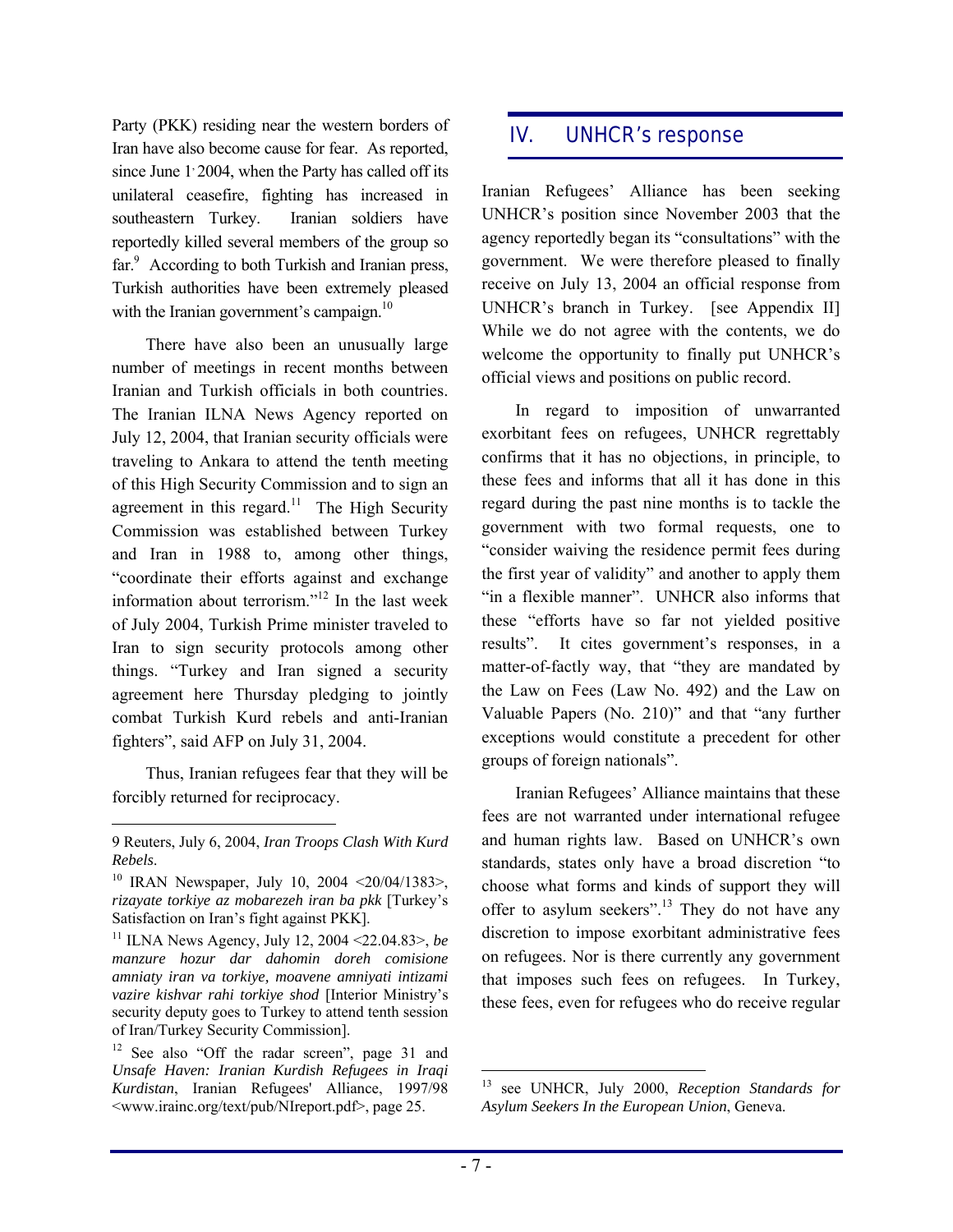financial assistance from UNHCR, amount to a third of that assistance.

The Turkish government is supposedly in the process of bringing its asylum practices in line with international standards to meet the required human rights criteria for accession to EU. Turkey has already declared a commitment to providing social support and accommodation to refugees in its EU *Acquis*.

Admitting that Turkey's candidacy for EU membership has "important implications for UNHCR's work in the country", UNHCR has also purportedly been in "dialogue" with the government "focusing on the legislative and institutional changes required to review the geographic limitation and bring national practice in line with the EU *Acquis*." To meet EU and international standards, UNHCR agrees that Turkey needs to upgrade its reception capacities significantly.

UNHCR also purports that together with the government and nongovernmental organizations, it will seek to address the social problems of refugees and asylum-seekers. The agency says that it is also committed to ensuring that "public opinion is receptive to the needs of refugees and civil society is mobilized as a full partner in providing protection, care and solutions for them."

Therefore, instead of treating the government's responses as rules set in stone, UNHCR should match its deeds with its rhetoric and campaign nationally and internationally for the permanent abolishment of these fees for all refugees.

As an urgent step, the agency should immediately review Law No. 492 and invoke on behalf of refugees exceptions like Article 88(d), which exempt the poor from these fees. UNHCR should reject government's unwarranted and unfounded concerns regarding precedence. Not only does the entire refugee and asylum seeker population in Turkey constitute a tiny proportion of foreigners, but the Turkish government has already granted far more generous exemptions to other foreigner groups such as capital investment companies.<sup>14</sup>

In its response, UNHCR also argues that it cannot pay the fees on behalf of refugees because "the required funds simply cannot be diverted from other competing global priorities" and that "it would be difficult, in any case, to justify using scarce emergency response resources for the payment of administrative fees."

We are, of course, not in a position to know how UNHCR balances its global priorities and why this expense should necessarily come out of emergency response resources rather than, for example, resources allocated for UNHCR's international staff's residence fees. But, whatever that may be, UNHCR should be arguing its financial priorities with the government and not with the refugees, in whose name it is receiving its funds and whose interests it should be protecting. Keenly concerned for using its "scarce emergency" response resources," UNHCR should also show due concern for refugees, who by definition are not expected to have any resources at all.

UNHCR also notes that through some unspecified "contacts with the refugee community" it has gathered "that some of the Iranian refugees have taken a collective decision not to pay the fees, even though some are in a position to do so." UNHCR's admonishment of refugees is beyond reprehensible. Collective or not, UNHCR has never even attempted to assess this community's grim sub-standard life in Turkey. The mentioned contacts, probably UNHCR officers who have

 $\overline{a}$ 

<sup>&</sup>lt;sup>14</sup> Law No. 3996 states that foreign capital investment companies are exempt from stamp tax imposed pursuant to Law No. 488 and from the duties imposed pursuant to Law No. 492.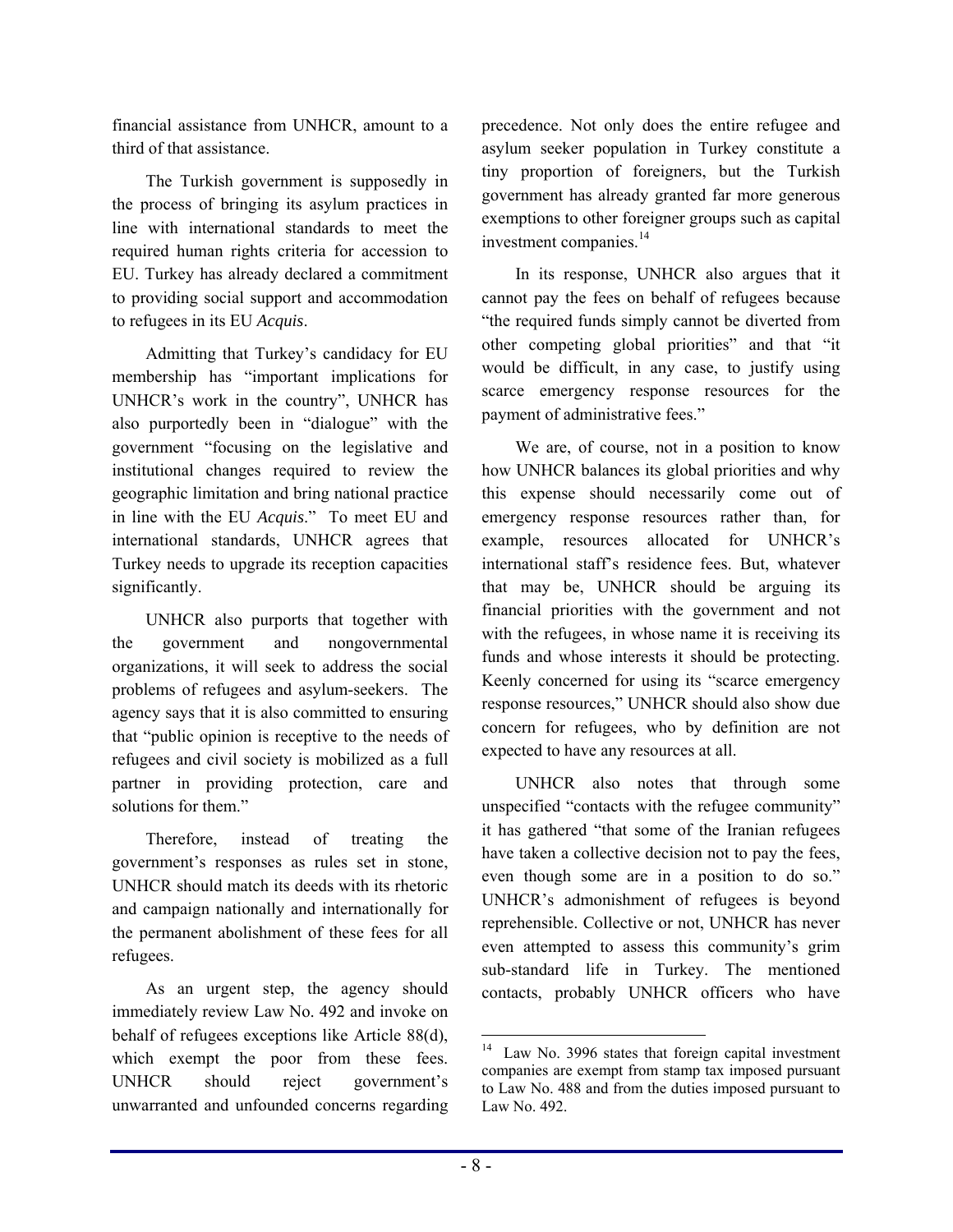visited some of the communities merely to monitor their levels of protest, have never visited refugees' dwellings or scrutinized their nutrition or health. Using refugees' bio-data to find out who has relatives overseas and considering that as "being in a position to pay" is not only unreasonable but immoral.

Furthermore, as noted previously, neither Iranian Refugees Alliance nor even refugees insist that UNHCR should pay these fees. All that refugees are asking for is regular financial assistance on an equal basis with other refugees, so that they too, like other refugees, might be able to pay at least part of these fees from their monthly stipends.

But, in that regard too, UNHCR cites "existing budgetary constraints". Notwithstanding that publicly available information indicates considerable budgetary latitude to meet the genuine needs of this group, even if UNHCR's claim is accepted, the blame still lays only on UNHCR.<sup>15</sup>

As documented in "Off the radar screen", since 2000 when the latest flow of refugees from Iraq to Turkey began, UNHCR has been striking the grim conditions and the needs of this group from all its public records. This obfuscation has curiously continued even after UNHCR has formally recognized the refugees under its mandate and responsibility in December 2003. But how can UNHCR acquire the alleged missing funds to support this group if it continuously scrubs them from its global fundraising appeals and other reports? $16$ 

On the legal status of refugees, UNHCR admits that by "offering" them legal status "under Law No. 5683 for Foreigners Travelling and Residing in Turkey", the government has ìexpressly excluded them from the application of the Turkish national regulation dealing with refugees and asylum seekers and the 1951 Convention." But all that the refugee agency really has to offer in response to this grave breach of international refugee law and even Turkey's own national asylum regulations is a sigh of regret: that UNHCR "obviously would have preferred" the application of national regulation.

In its communications, Iranian Refugees' Alliance had clearly requested that UNHCR state its position in regard to the government's expressly stated grave warnings to refugees in the documentation issued to them: that refugees were to be expelled for nonpayment of fees as well as a battery of other minute infractions like failure to report a change of address and that their UNHCR granted refugee status would not prevent their expulsion.

Further more, as UNHCR knows, foreigners who are offered discretionary residence permits under Law No. 5683 are subject to instant deportation when the government decides, arbitrarily, not to renew or revoke their permits. A foreigner who does not have a valid permit will then be considered an "illegal alien" and deported immediately under the Passport Law No. 5682 of 15 July 1950. Article 34 of this law criminalizes entrance into Turkey without valid travel documents. So far, many refugees who were denied residence permits or whose residence permits were revoked for failing to meet the procedural rules for filing an asylum claim have been immediately deported on the basis of this law. [see Appendix III]

But nowhere in the response does UNHCR acknowledge, much less condemn, these grave

 $\overline{a}$ UNHCR Global Report 2003, Turkey, June 2004.

 $\overline{a}$ <sup>15</sup> For example, according to UNHCR's Global Report 2003, in that year UNHCR has had a fairly balanced approximately seven-million-dollar operation in Turkey and only 10% of that budget was allocated to financial assistance to refugees. <www.unhcr.ch>

<sup>16</sup> see UNHCR *Country Operations Plan, Turkey, Planning year 2004*, October 2003 and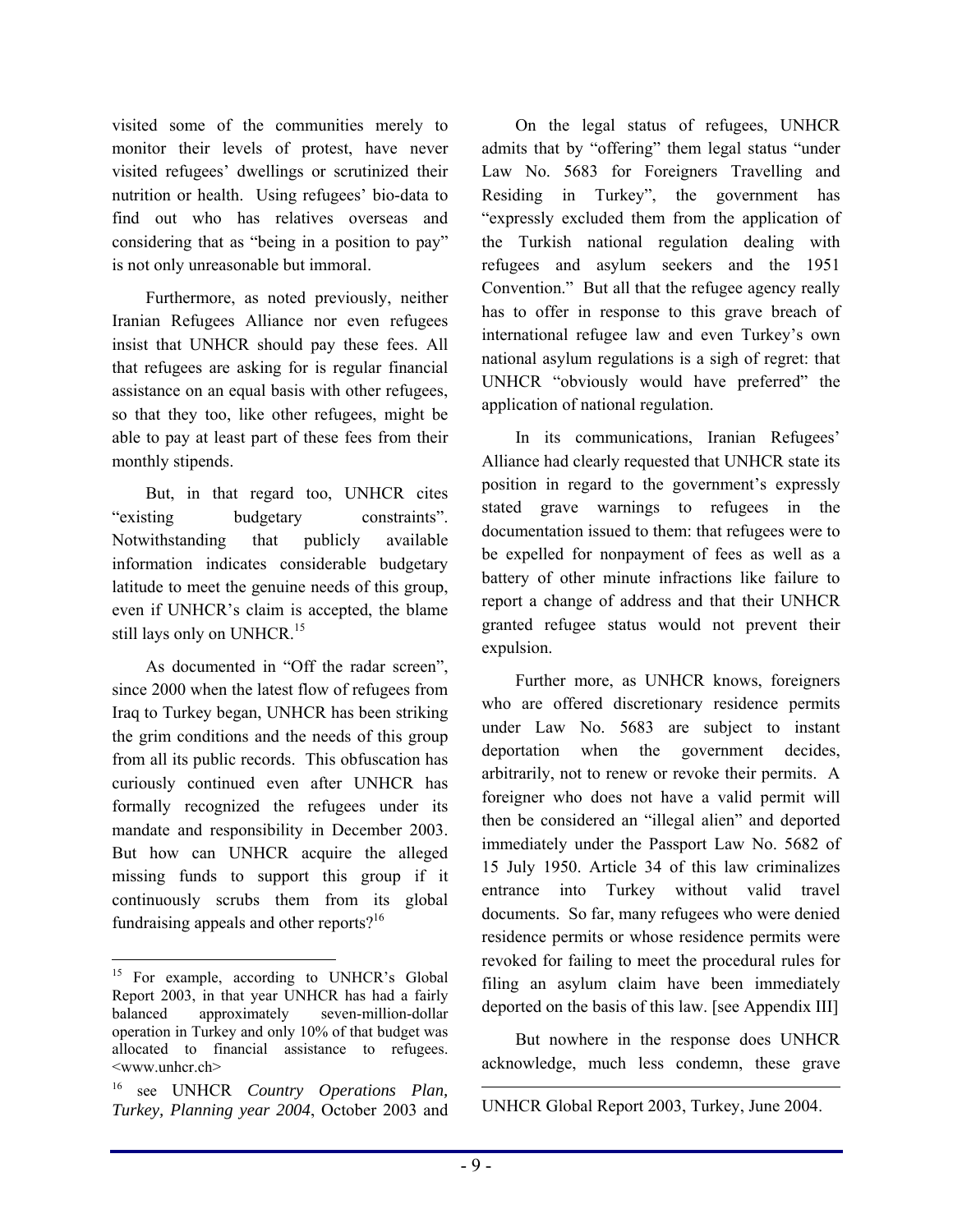consequences of the residence permits that the government has "offered" to refugees, or even what the government has so clearly stated in the refugees' documentation in this regard.

Nor do platitudes such as "all refugees are entitled to the fundamental protection of non*refoulement*," make refugees any safer. UNHCR is well aware that for this principle to have any meaning in practice, States must have domestic legal regimes whereby their responsibilities are expressly recognized. In this instance, the Turkish government has expressly repudiated its responsibilities.

UNHCR also points to Turkey's "so-called" geographic limitation" as though that would legitimize the restricting of the principle of non*refoulement* to any non-European refugee. Moreover, Turkey has already executed this limitation in its 1994 Asylum Regulations. The Regulations clearly excludes non-Europeans of all of the rights spelled out in the UN 1951 Refugee Convention, such as the right to work, social security, public education and travel documents and the right to family reunion.

But, the principle of non-*refoulement* is of such fundamental nature that it is one of the few articles in the 1951 Convention to which a reservation cannot be made [Article 42]. It therefore applies to every person fleeing persecution and asking for asylum regardless of their race or nationality or whether they are formally given refugee status or not.

Under the 1994 Turkish Asylum Regulations, all that a non-European refugee in Turkey can expect is protection against *refoulement*, although in practice Turkish authorities have made even this rudimentary protection contingent upon a guarantee that the refugees are resettled to a third country by UNHCR.

UNHCR last defense for this "government's decision" is that it provides refugees "the opportunity for them to move to more secure areas away from the border with their country of origin, receive residence permits and have the possibility to work ... when fully implemented, should lead to a significant improvement in the level of protection and quality of life of most refugees".

Having some status, of course, is better than having no status, but calling an abominably expensive and haphazard residence permit "significant improvement in protection" is inconceivable.

As far as refugees' quality of life is concerned, that too would have improved of course if UNHCR's so-far-imaginary "work permits" were implemented. But the government has still not informed refugees of such a "possibility" nor intended to do so. In fact, the government has not provided this possibility for any non-European or even European refugee in Turkey so far.

UNHCR and government consultations began nine months ago. That UNHCR is still "seeking clarification from the relevant authorities regarding the procedures to be followed in order to obtain a work permit" clearly indicates that the "possibility" is merely wishful thinking on UNHCR's part, if not an attempt to prettify an otherwise odious "decision" and to justify further denial of aid to refugees.

Finally, on the issue of resettlement, UNHCR has written that it faces "significant constraints in its efforts to achieve one of the three traditional  $durable$  solutions  $-$  voluntary repatriation, local integration or resettlement – for these refugees.<sup>"</sup>

"Significant constraints" on local integration and voluntary return of refugees are, of course, platitudes. As noted by UNHCR in its letter, the Turkish government has not lifted its geographic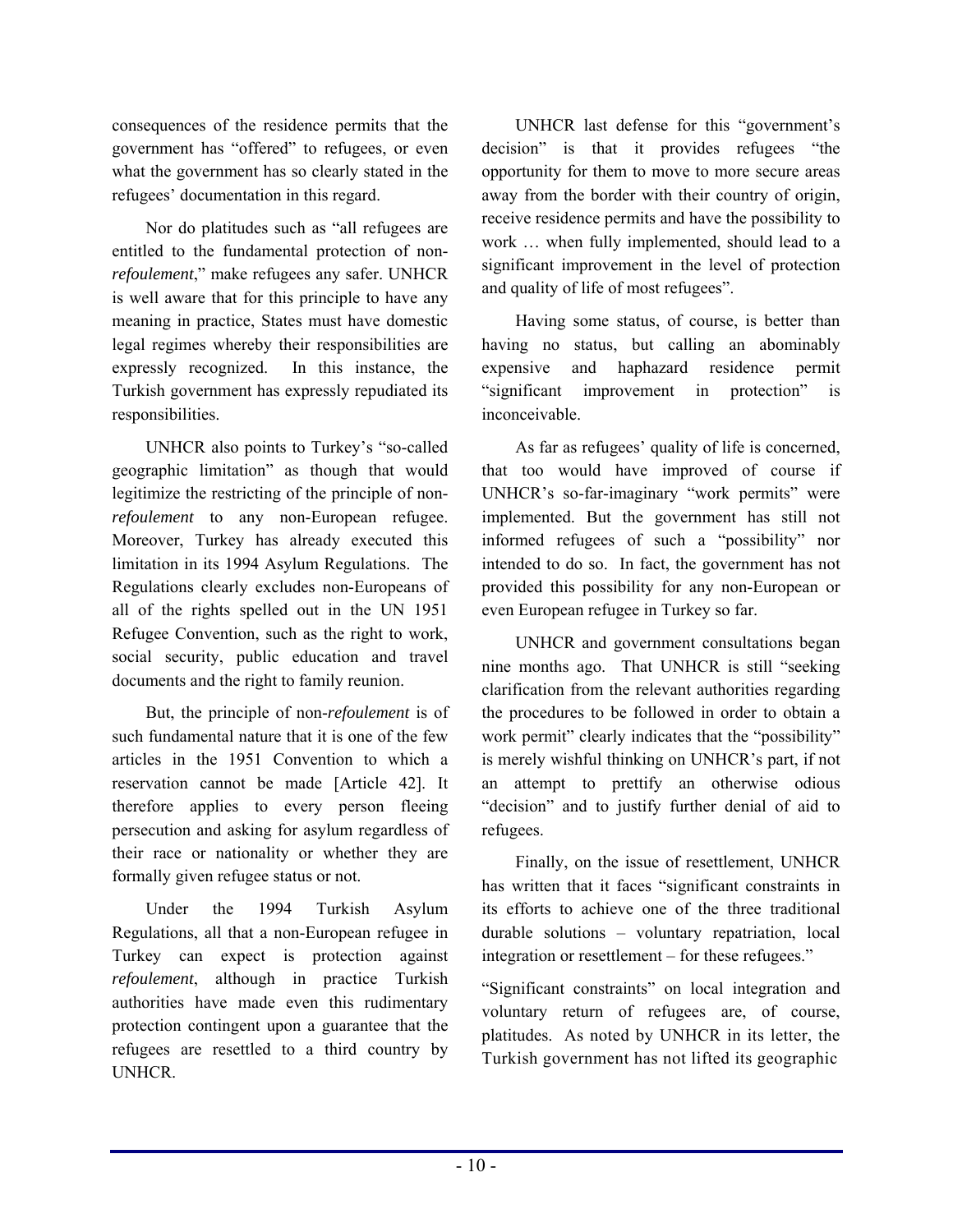## The price of being poor and disabled

Ghasim, his wife and three children are Iranian Kurds. They first fled to Iraq in September 2000 and then to Turkey in July 2002. Ghasim used to be a farmer, but after his detention in 1984, he could only support his family as a day laborer or by selling fruit.

Ghasim was persecuted by the Iranian state from 1979 on the basis of his association with a banned Kurdish political group in Iran. He lost a leg in

1982 when he stepped on a government planted mine near his hometown. Until 2000, he spent more than five years as a political prisoner in Iran's prisons, during which time he was tortured and illtreated.

When Ghasim eventually decided to flee Iran in 2000, his only way out was to leave the country illegally because he did not have a passport. He had two options, either to escape to Turkey or to Northern-Iraq. He chose Northern-Iraq because he did not have the money to cross the border to Turkey. His physical disability was also a factor in crossing the dangerous mountains bordering Turkey.

After escaping to Northern-Iraq with his family in September

2000, they settled in Erbil. But just as they arrived in Erbil hundreds of Iranian refugees already there were fleeing to Turkey because they were not safe in Iraq and UNHCR had suspended its resettlement activities. These refugees were eventually resettled in third countries by UNHCR in Turkey in Spring 2001.

But Ghasim and his family could not follow them, because they did not have the money needed for crossing the border. They stayed behind and registered with the UNHCR in Erbil. They obtained refugee status shortly after. But because they were not safe there, after two years, Ghasim managed to raise money from his political colleagues and then fled to Turkey.

They entered Turkey in July 2002. But although they applied for asylum with the police in Van, in compliance with all the formal requirements, they were not admitted. As a result, they were deemed as "illegal migrants", facing deportation every day.

register with the police.

Worse still, UNHCR also refused to register them, leaving them not only without humanitarian assistance but also unprotected against deportation. All that Ghasim was given was a "police paper" indicating that he had attempted to

Eventually, in April or May 2003, UNHCR registered Ghasim and his family along with 800 or so other refugees who were also previously refused registration. They were all told to wait for a decision. A few months later, Ghasim, his wife, and two of his children, were suddenly apprehended by the local police in Van and summarily deported to Iran. The police knowingly left behind Ghasim's fifteen-year-old



*from* **"MAN" No. 9, Aug. 15, 2001**

son.

On that Saturday August 30, 2003 that they were deported, Ghasim, his wife and two of his children were visiting another ex-Northern-Iraq refugee family in Van. Two other ex-Northern-Iraq refugees were also visiting. While there, plainclothes police who belonged to the Foreigner's Section and who handle asylum requests suddenly raided the house at around 6:15 p.m. The police confiscated their "police papers" as well as any mobile phones they found and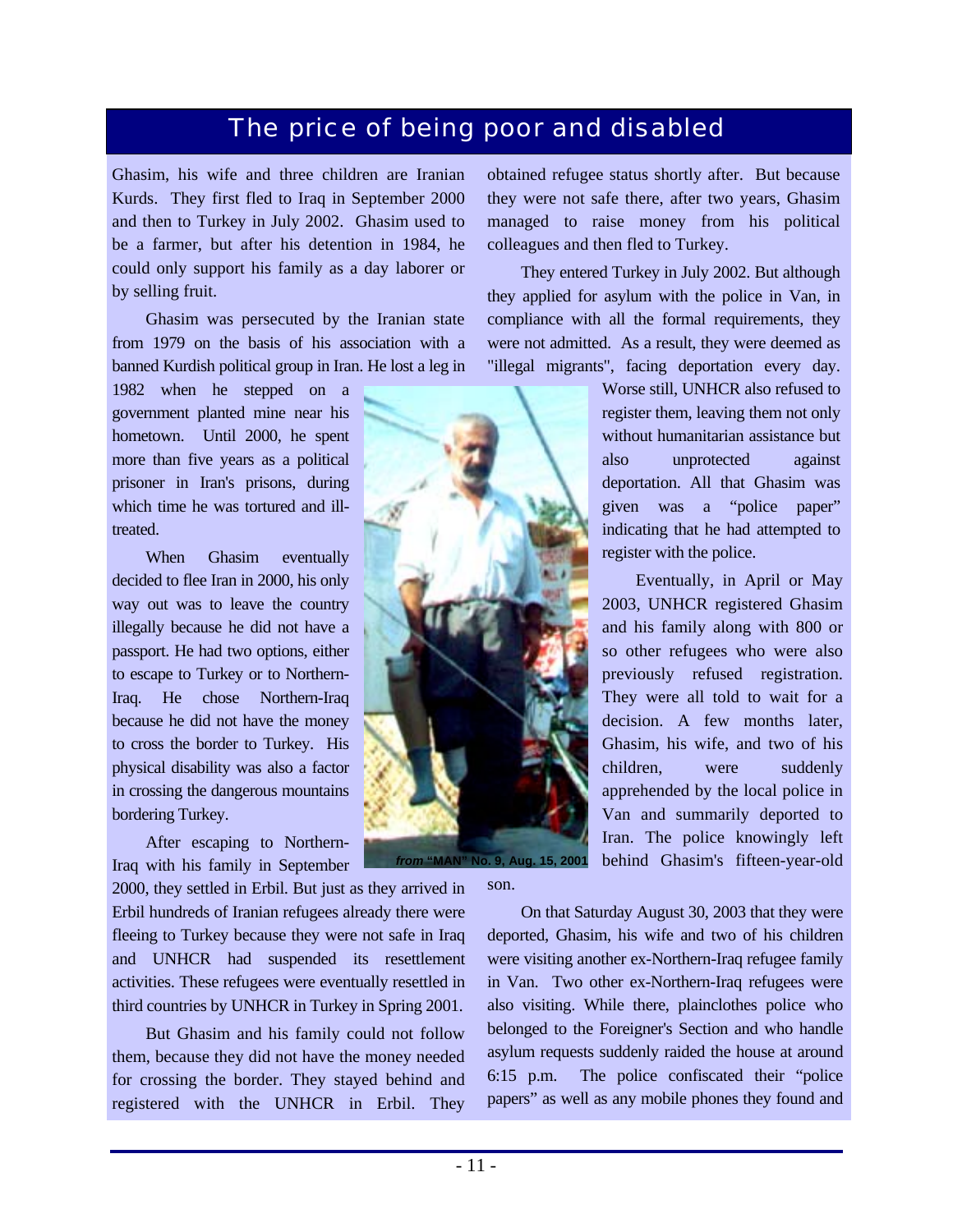ordered them to board a van that was waiting for them. They also confiscated Ghasim's UNHCR-Erbil refugee card and his ICRC prosthesis service card. Ghasim's wife and another mother cried and begged the police to allow them to go and fetch their other children. Two of the men were not accompanied by their wives, one of them seven-months pregnant. But the police said that they should not worry because they were just going for a short questioning and would come back in five minutes. While there, the police also accosted and detained another ex-Northern-Iraq family of three who happened to pass by in the street at that moment.

As soon as the van got into the Police Headquarters' yard, Ghasim and his family and nine other Iranians were forced into a chartered mini-bus [Dolmus]. Their minibus and another three filled with Iranians and other foreign nationals left the Police Headquarters at around 7:00 p.m. Ghasim, his wife and another couple continued to beg the police to allow them to fetch their children who were left behind, but the police ordered them quiet.

After five continuous hours on the bus, they were handed over to the border guards along with all the other detainees at around 12:00 p.m. They were ordered to form a line and then sit on the ground. The women and children were crying. The guard in command ordered one of the Iranians who knew some Turkish to translate. The deportees were cursed at and scorned for entering Turkey. They were told that they should run to the Iranian side of the border and if they returned they would be shot at.

When they were finally ordered to run while escorted by soldiers, Ghasim had difficulty catching up because of his prosthetic leg. A guard beat and kicked him to walk faster. The group was escorted towards Iran another half to one kilometer. The soldiers then ordered them to continue on their own for another few kilometers in a certain direction. The soldiers stood behind for about an hour while intermittently firing in the air.

Ghasim and his family and the other fifteen Iranians who were deported decided to stick together and try to return. They were stranded in the mountains for about two days without food, water, shelter, and adequate clothing in harsh rainy weather. Ghasim's wife and two children were in their houseclothes and had plastic slippers on. Because their slippers were torn quickly, Ghasim had to remove his own shoes in order for his wife to put them on. The children's feet were wrapped in shirts that some of the young men voluntarily took off.

Ghasim returned to Van Tuesday night, September 2, 2003, with great difficulty and his wife and two children returned the next night. Ghasim's amputated leg was bruised and infected when he got back. His wife's ankle was fractured. His two children could not walk because of the bruises and the blisters on their feet and legs.

The UNHCR offices in Van and Ankara were informed of the removal of these Iranians shortly after the apprehensions began. This time they actively intervened, but to no avail.

After their return to Van, Ghasim went to UNHCR to ask for protection and emergency financial and medical assistance. But UNHCR said that they could not secure even his confiscated "police paper", nor even provide him and his family with emergency financial or medical aid.

Until they relocated from Van in April 2004, Ghasim and his family were haunted every day by the fear of a second deportation. Now, like hundreds of other ex-Iraq refugees, they are again facing deportation, because they are too indigent to pay the requested \$1,000 for their residence permits.

When Ghasim's indigence and disability took him to Northern Iraq in 2000, many other Iranian political refugees who were also compelled to flee Iran but were financially better off fled directly to Turkey. Thanks to UNHCR's assistance those Iranians are now leading new lives in third countries. But Ghasim and his family's fate, UNHCR insists, must be tied to those who are still trapped in Iraq.●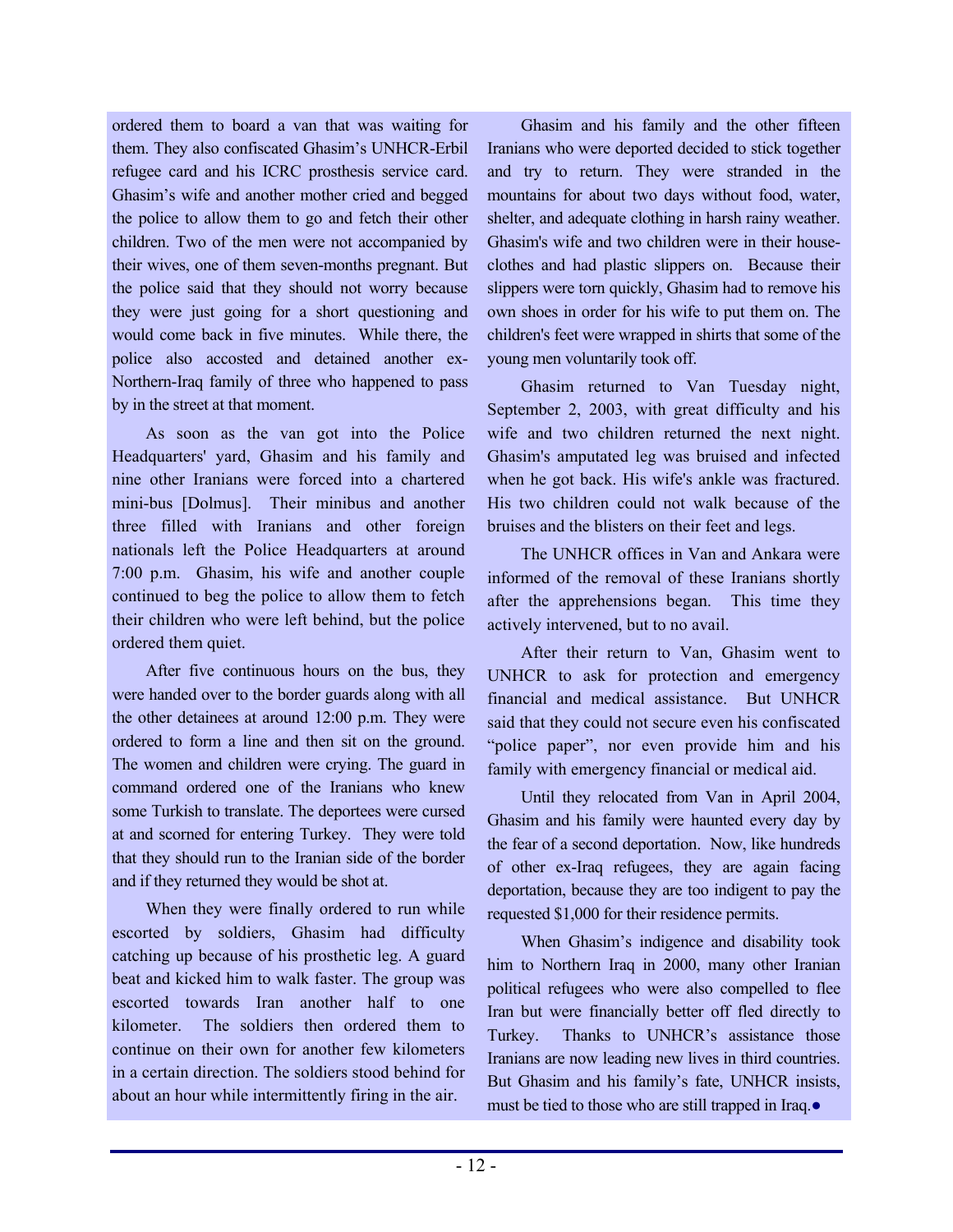limitation to accept Iranians as refugees. The Turkey Representative of UNHCR, Ms. Gesche Karrenbrock, has also recently reiterated that ìTurkey can't provide a permanent solution to refugee problem<sup>".17</sup> Nor has there been any indication that refugees want to "voluntarily repatriate" to their persecutors.

But "significant constraints" in achieving resettlement of refugees remains as illusory now as it has been since three years ago when UNHCR first imposed an arbitrary ban on it. That UNHCR has finally piloted the government to declare that it too has banned resettlement also does not make this claim any more tenable. UNHCR's letter states:

The Government has taken the decision not to permit the resettlement of these Iranian refugees from Turkey. The Turkish authorities have stated their concern that the commencement of resettlement processing, particularly while no parallel efforts are underway in Iraq, would induce Iranian refugees in that country to cross the border in search of this durable solution. The Government's firm position is expressly reflected in the documentation issued to the refugees.

The government's ban, as UNHCR admits, has only recently been declared. But what is left intentionally unsaid is the connection between this ban and the one that UNHCR has imposed since 2001. Nor does the claim that the government has all of a sudden become concerned with lack of parallel resettlement efforts in Iraq seem tenable. UNHCR's resettlement efforts were suspended in 1999. Yet, for all these years, not only had the government not expressed any concerns, in Spring 2001 that UNHCR decided to resettle over 500 ex-Iraq Iranian refugees from Turkey, the government unhesitatingly cooperated with UNHCR.

The government's seemingly independent "firm" position is also undermined by Turkish officials' public statements. As a matter of fact, what officials continue to stress as their concern is still UNHCR's lack of resettlement efforts in Turkey and not the agency's lack of parallel efforts in Iraq. For example, just a few weeks after the government's documentation was issued to refugees, the Governor of Van, Hikmet Tan, stressed<sup>.18</sup>

We want them [ex-Iraq Iranian refugees who were residing in Van from 2001-2004] to move on to Europe, but this is a slow process and we want it to be speeded up.

UNHCR does not express an opinion on what it says is the government's justification for the ban. But, in stating its own position, albeit with equivocal language, it shows that it fully concurs with that justification:

For its part, UNHCR considers that the solution needs of Iranian refugees in Iraq and those who travelled onward to neighbouring countries should be addressed in a coordinated manner and on a regional basis. This is necessary to ensure equity among similarly situated refugees residing in different countries and to avoid encouraging risky secondary movements. Having said this, UNHCR's activities within Iraq are presently quite limited, placing efforts to achieve comprehensive solutions for Iranian refugees living in that country - whether through voluntary repatriation, local integration or resettlement  $-$  on hold for the time being.

 $\overline{a}$ 

 $\overline{a}$ 17 Dicle Haber Ajansı'nın (DİHA) İstanbul, June 18, 2004, *Turkey can't provide a permanent solution to refugee problem*, <http://www.kurdishinfo.com/ modules.php?name=News&file=article&sid=400 visited July 26, 2004>

<sup>18</sup> IRIN-a UN humanitarian information unit, May 19, 2004, *TURKEY: Special report on Iranian refugees from Iraq*.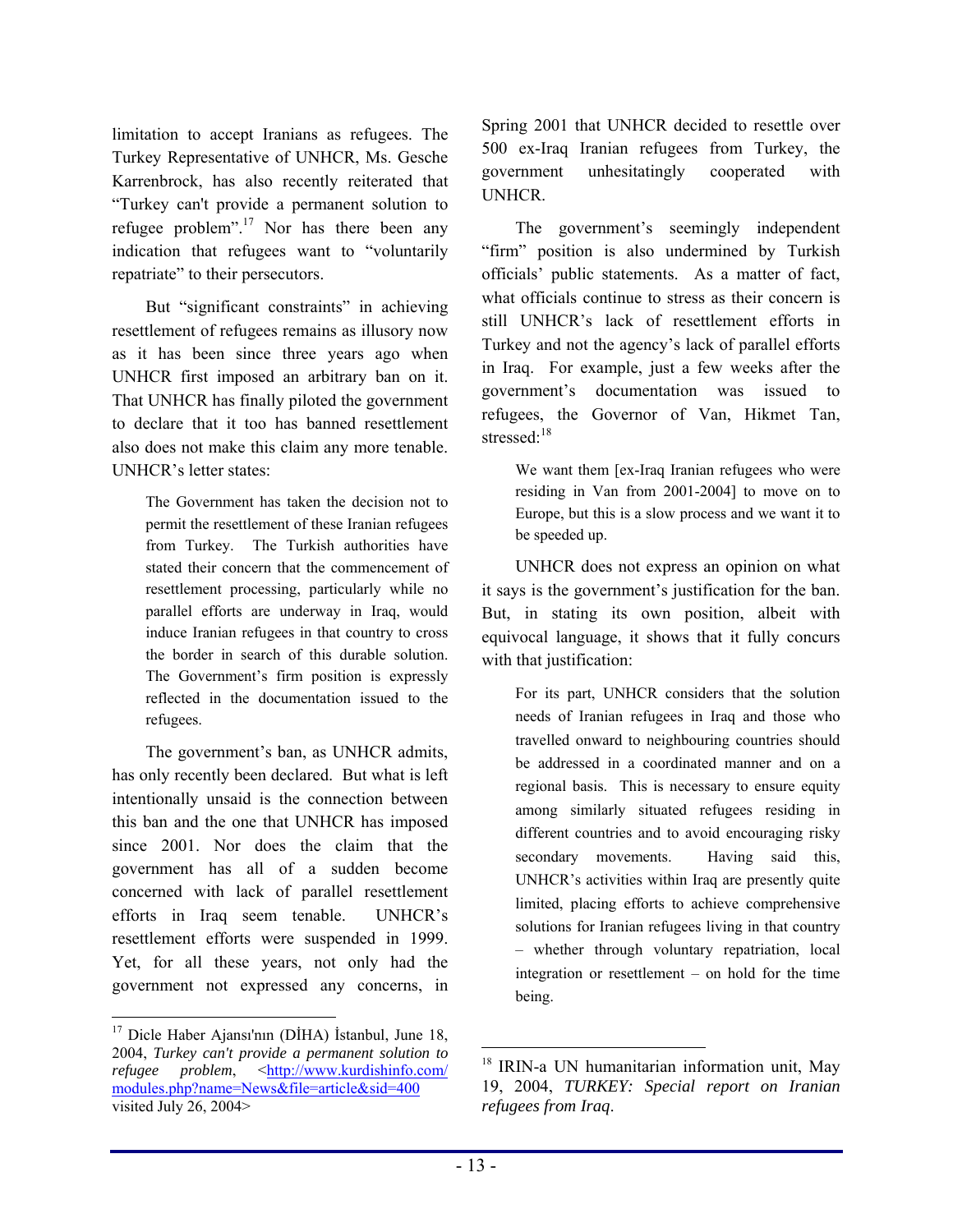It is, of course, true that there are currently more than 10,000 Iranian Kurds stranded in Iraq without effective protection and that UNHCR's efforts have come to a standstill there. But, the belief that those trapped in Iraq can only be helped by means of not helping those who are in neighboring countries or vice versa is unconscionable.

Equitable resettlement, a creative invention of UNHCR branch in Turkey, can indeed be a valuable concept in refugee protection, only if it is applied to make resettlement available to more refugees lacking other durable solutions, and, for example by making countries share the responsibility of resettling refugees more equitably. But, as in any other protection or humanitarian crisis, denying available resettlement places to eligible refugees only because some others cannot access it is reprehensible.

UNHCR's "equitable" resettlement is, indeed, more than reprehensible because the agency is not even withdrawing resettlement from this group to conserve precious and scarce opportunities for resettlement. According to its own statements, UNHCR fails to fill thousands of offers from resettling governments every year.

In the name of this "equity", UNHCR is also obstructing refugees like Ahmad who have against all odds found a "solution" on their own. Government's like Canada, which are willing to provide resettlement to refugees and, in fact, rely on UNHCR to facilitate these efforts, are also blocked.

In the end, as the letter explicitly acknowledges, UNHCR's true aim is to prevent more refugee movements from Iraq. UNHCR's concern for the "risk" associated with these "secondary movements" is not a convincing concern either when contrasted with the very real dangers in Iraq that are driving refugees across or the very real dangers that UNHCR is imposing on refugees in Turkey.

UNHCR's letter concludes with the promise that the agency "will move forward with solutionsoriented activities as soon as conditions in Iraq permit". This, effectively means that when UNHCR finally decides to act, it may not even decide to resettle refugees in third countries but choose "solutions-oriented" activities such as forcibly returning the group to Iraq and warehousing them there indefinitely. UNHCR also makes the promise that "should the situation in Iraq fail to improve in the future, UNHCR would have to review the solutions options for these Iranian refugees, as well as for Iraqi refugees who find themselves in a similar situation in Turkey". But the future that UNHCR conveniently keeps pointing to has long passed.

## V. Conclusion

All refugees have a fundamental right to seek effective protection, not only from their persecutors, but also from unnecessarily severe or unduly prolonged restrictions on their fundamental human rights.

The so-called recent "decision" devised by the government and UNHCR over six months of consultations is an extension of UNHCR's three-year long punitive measures imposed on refugees to deter "secondary movement" of those who are still in Iraq. The government has now agreed to make UNHCR's policy its official policy in exchange for highly priced dodgy residence permits expressly excluding refugees from protection against *refoulement*.

Under a March 2001 National Plan of Action for the Adoption of the EU *Acquis* (NPAA), Turkey supposedly began "consideration" to lift it's geographical restriction to recognize non-Europeans as refugees and to develop accommodation facilities and social support for them. In July 2003, Turkey released the latest update of its NPAA with a more detailed "roadmap" to achieve these goals, including drafting of legislation and institutional changes.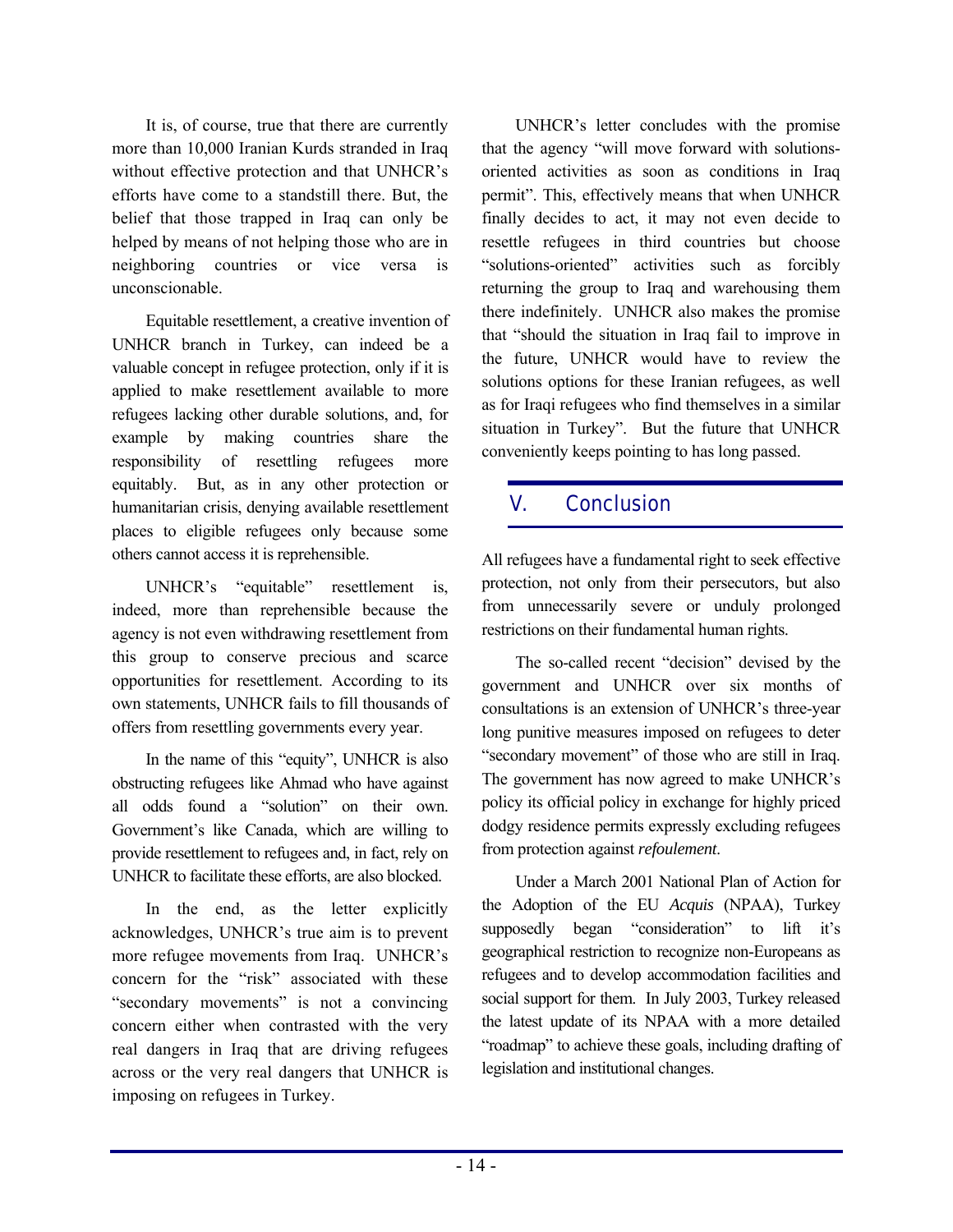However, in the last three years, Turkey has not only failed to make any concrete progress in any area of its asylum system, in regard to this third of its non-European refugee population, it has clearly backpedaled to conditions far worse than a decade ago, when Turkey lacked national asylum regulations altogether.

UNHCR cannot, of course, be held accountable in the same way as sovereign states. But when governments consult with UNHCR, and the result is blatantly in violation of international refugee and human rights, or when UNHCR is obligated to provide a lasting solution to refugees, but recklessly refrains from doing so, the agency must be held accountable.

In this case, while UNHCR tried to present itself as an unwilling hostage to the Turkish government's policies towards these refugees, in reality it is the refugee agency itself that is the barrier to a safe, humane and lasting solution for refugees. In the past, whenever UNHCR has decided to put refugees' interests first, it has shown that it could both move them swiftly out of harmís way and also easily obtain the government's consent.

With only six months remaining before the EU is due to decide whether to proceed to the next stage of Turkey's EU candidacy, the Turkish government's progress in fulfilling the required human rights criteria applicable to its citizens is under close scrutiny.

But unfortunately, as far as the rights of refugees or immigrants are concerned, the international community has failed to address Turkey's performance. That at a time like this, Turkey's track record on asylum consists only of empty promises and significant regressive measures against a third of its non-European refugee population should impel the international community to begin acting urgently.

## VI. Recommendations

Iranian Refugees' Alliance urges the Turkish government, UNHCR and the international community to act immediately and ensure effective protection for over thousand refugees in Turkey who have been subject to unnecessarily severe and unduly prolonged restrictions on their fundamental human rights.

#### **To Turkish Government**

- retract the documentation issued to refugees on April 12, 2004 and grant *prima facie* asylum seeker status to all members of this group in line with the 1994 Turkish Asylum Regulations;
- expressly commit to applying the principle of *non-refoulement* to all of the refugees;
- abolish all residence fees for all refugees, either by relying on exceptions in relevant laws or by amending them;
- In line with the requirements of EU Accession Partnership and the declared commitment in the National Plan to accession to the EU, provide all refugees with comprehensive support, including lodging and food or work permits;
- Immediately issue exit permits to all refugee who have obtained visas from a third country.

## **TO UNHCR**

- retract UNHCR and government's agreement made public in April 12, 2004 and demand that the government expressly apply the principle of non-*refoulement* to the refugees;
- denounce imposition of exorbitant resident fees and take all necessary measures to waive or rescind these fees;